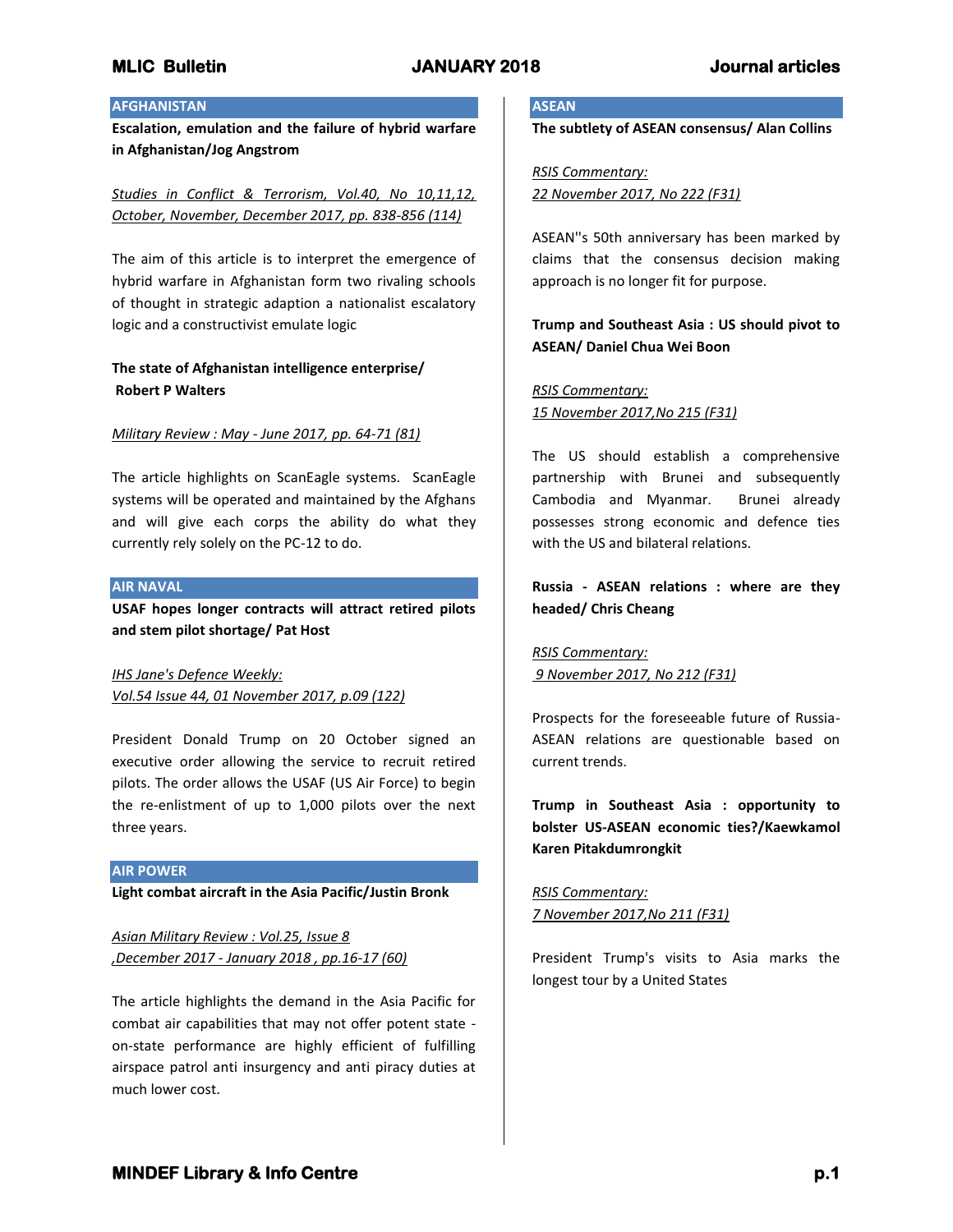### **ASEAN**

# **Time for ASEAN minilateralism/Richard Javad Heydarian**

### *RSIS Commentary: 7 November 2017, No 210 (F31)*

To save the principle of ASEAN centrality, the regional body should transcend its unanimity consensus based decision making and embrace minilateral arrangements on divisive issues.

**Myanmar's evolving maritime security landscape/Rajni Gamage**

### *RSIS Commentary: 6 November 2017, No 209 (F31)*

The article highlights ongoing domestic instability has exacerbated two key non-traditional maritime security issues for Myanmar boat refuges and arms smuggling

## **ASIA PACIFIC**

**Evolutionary approach**

*Asian Defence Technology : Vol.24, November-December 2017, pp.30-31 (130)*

This article highlights Leonardo's portfolio of land and ship based radar systems are increasing success in the Asia Pacific region. Leonardo has embraced a strategy that ensures continued advances in the company's core areas of technology

**The U.S-China naval balance in the Asia-Pacific : an overview/ Lyle Goldstein**

*The China Quarterly: December 2017, No.232, pp.904-931 (17)*

It examines the Asia Pacific strategic balance as a series of interacting military campaigns.

### **AUSTRALIA**

**RAN has a role in ballistic - missile defense/Yusuke Saito**

*Proceedings US Naval Institute : September 2017, p. 11 (86)*

The article highlights on the Royal Australia Navy (RAN) commissioned the guided missile destroyer.

### **CHINA**

**Can democracies learn from China's meritocratic system?/ Daniel A Bell**

### *Current History:*

*November 2017, pp.315-319 (20)*

The article highlights by learning from aspects of imperfect meritocratic systems including style political meritocracy systems. The Chinese political system arguably is the most competitive in the world today.

**XI Jinping : China's leader vies for global dominance/Karl Vick**

*Time: Vol 190, No.25-26, 18 December 2017, pp.64-69 (135)*

2017 Xi cemented his place as the most powerful Chinese leader since Ding the visionary who turned China toward a market economy

**The emerging military balance in East Asia : how China's neighbors can check Chinese naval expansion**

*International Security : Vol 42, No 2, Fall 2017, pp.78-119 (68)*

The debate about how the U.S. military should respond to China's A2/AD capabilities. There are two options, one option would be to gear up by preparing to wipe out China's offensive forces at the outset of a conflict. Other option would be to give up by withdrawing U.S. forces from East Asia.

# **MINDEF Library & Info Centre** *p.2 p.2*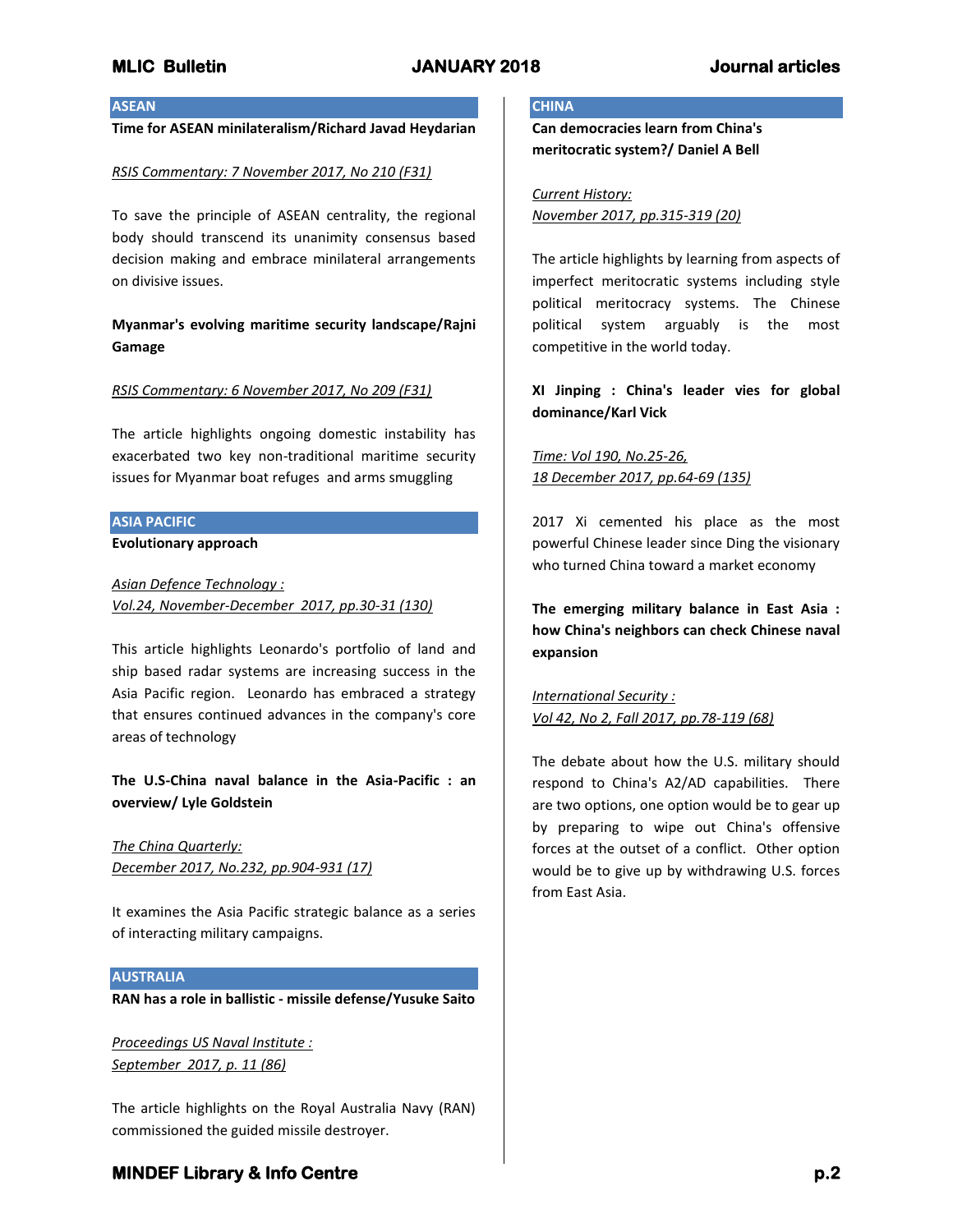## **CHINA**

**A new direction in the people's liberation army's emergent strategic thinking roles and missions/James Char**

*The China Quarterly: December 2017, No.232, pp.841-865 (17)*

Its focus on those aspects of the PLA that may be of interest to international security analyst and defence policymakers from countries on China's regional periphery

**China's new black box : problems and prospects for the central national security commission/Joel Wuthnow**

*The China Quarterly: December 2017, No.232, pp.886-903 (17)*

This article addresses the rationale, prospects and implications on CNSC.

## **COMMONWEALTH**

**Commonwealth update/ Oren Gruenbaum**

*Round Table: Commonwealth Journal of International Affairs : Vol, 106, No 6, December 2017, pp.603-609 (100)*

The article highlights on Pakistan issues and Myanmar agreed to begin repatriating refugees.

## **CYBER**

**The zero day : problem/ Megan Gates**

*Security Management: November 2017, pp.28-32 (92)*

A series of cyber-attacks leveraging a vulnerability discovered by U.S, national security agency.

## **Cyber security basics/ Richard Kennedy**

*Intersec: 2017, November - December 2017, pp.34-36 (69)*

The article explains the simple steps how to keep the organisation secure

### **CYBER**

**Cyber review : the continued concerted effort to adapt to emerging technology/Andrew White**

*Military Technology: Vol. XLI, Issue 12, 2017, pp.58-59 (38)*

The article highlights the threat of cyber-attacks continue to proliferate around the globe. The armed forces are seeking to establish more enduring and efficient collaboration with the commercial sector as they seek to mature defensive and offensive capabilities.

**Correspondence : Is deterrence possible in cyberspace?/Richard J Harknett**

*International Security : Vol 42, No 2, Fall 2017, pp.196-199 (68)*

'In deterrence and discussion in cyberspace', reveals the difficulties in applying deterrence to cyberspace by extending the concept from its hard core of retaliatory dynamics and threat of denial to include entanglement.

**EU and NATO cybersecurity strategies and national cyber security strategies : a comparative analysis/Darius Stitilis**

*Security Journal : Vol 30, No 4, 2017,pp.1151-1168 (48)*

An analysis of how national cyber security strategies correspond with the cyber security policies and the strategic directions organisations has been carried out.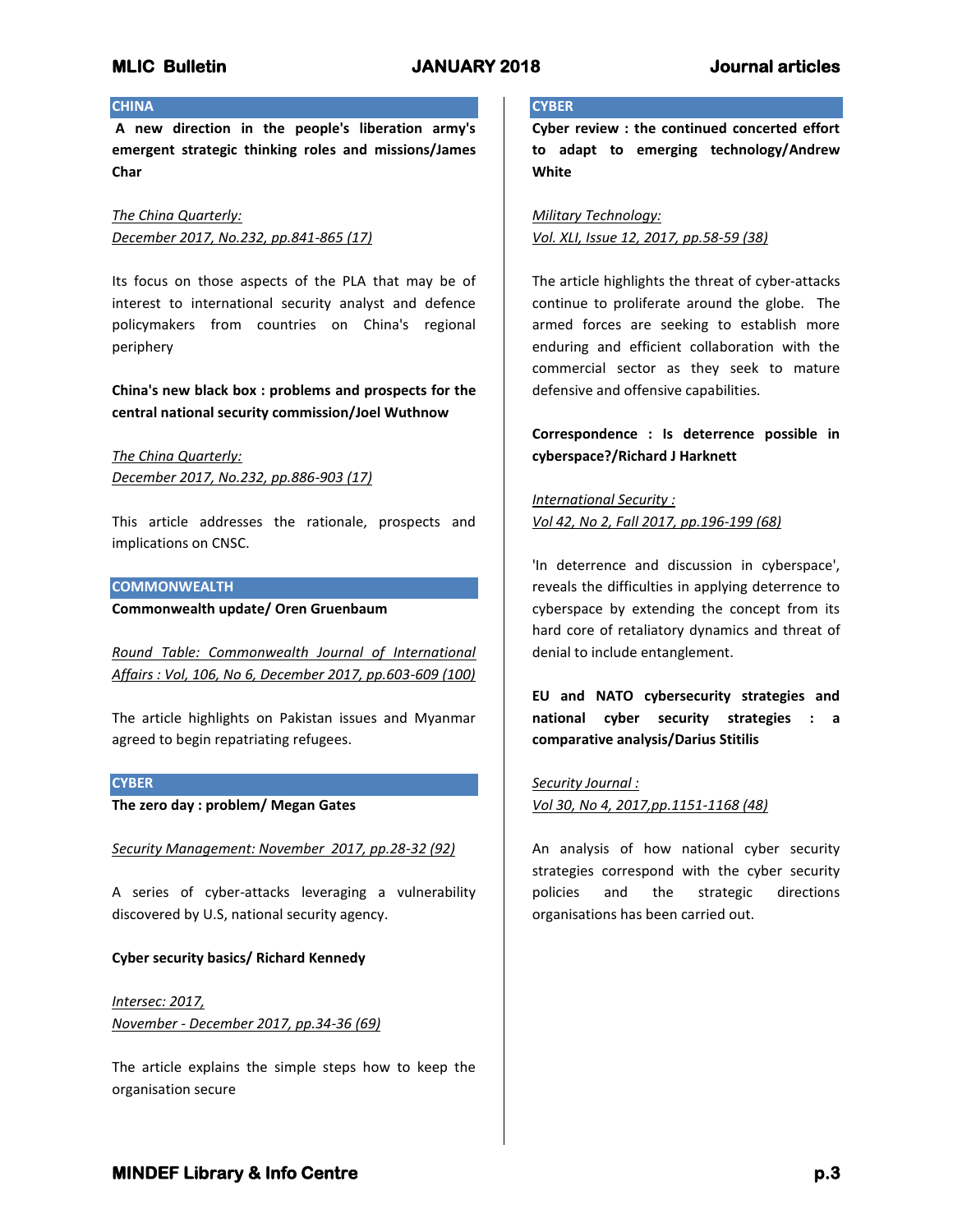## **CYBER**

**Deterring cyber-attacks : how to reduce vulnerability/ Susan Hennessey**

### *Foreign Affairs :*

*Vol. 96, No. 6, November/December 2017, pp. 39-46 (76)*

The article highlights Washington has gained ample experience with strategic dilemmas in the past decade as it has faced escalating cyber threats from a range of adversaries.

### **Driving the business/Megan Gates**

## *Security Management: October 2017, pp.28-31 (92)*

Despite increased awareness of cyber-attacks many executives still struggle to effectively communicate cyber risks to their boards.

# **A cloud-edge computing framework for cyber-physical social services/ Xiakang Wang**

*IEEE Communications Magazine : Vol 55, No 11, November 2017. pp.80-85,*

In this article present a cloud edge computing framework for providing CPSS services. Cyber physical social systems represent an emerging paradigm encompassing the cyber world, physical world and social world.

### **CYBER SECURITY**

**Covert entry - Equipment interference offers opportunity to circumvent encryption/ Professor Alan Woodward**

*Jane's Intelligence Review: Vol.29, Issue 12, December 2017, pp.26-29 (123)*

Governments are increasingly concerned about the widespread availability and use of encrypted communications platforms. As part of an occasional series on the future of intelligence collection, this article examines the use of equipment interference to circumvent encryption.

### **DIRECTORY**

**Power players - Directory of world air forces/ Craig Hoyle**

# *Flight International:*

*5-11 December 2017, pp.26-57 (65)*

While the new US president's confrontational style of international diplomacy stoked rivalries, the global military fleet saw a modest rise in numbers: except in North America. This article showcases active and ordered global military fleets.

## **DISASTER**

**From disaster to development : a systematic review of community driven humanitarian logistics/ Jennifer Bealt**

### *Disasters:*

*Vol.42 No.1, January 2018, pp.124-148 (23)*

This research provides the foundation for further theoretical analysis of effective and efficient disaster management and details opportunities for policy and practice.

### **ELITE MILITARY CUES**

**Elite military cues and public opinion about use of military force/ James Golby**

*Armed Forces & Society: Vol. 44, No. 1, January 2018, pp.44-71 (3)*

Participants respond to survey questions in predictable ways depending on whether they have been prompted with information about the views of senior military leaders.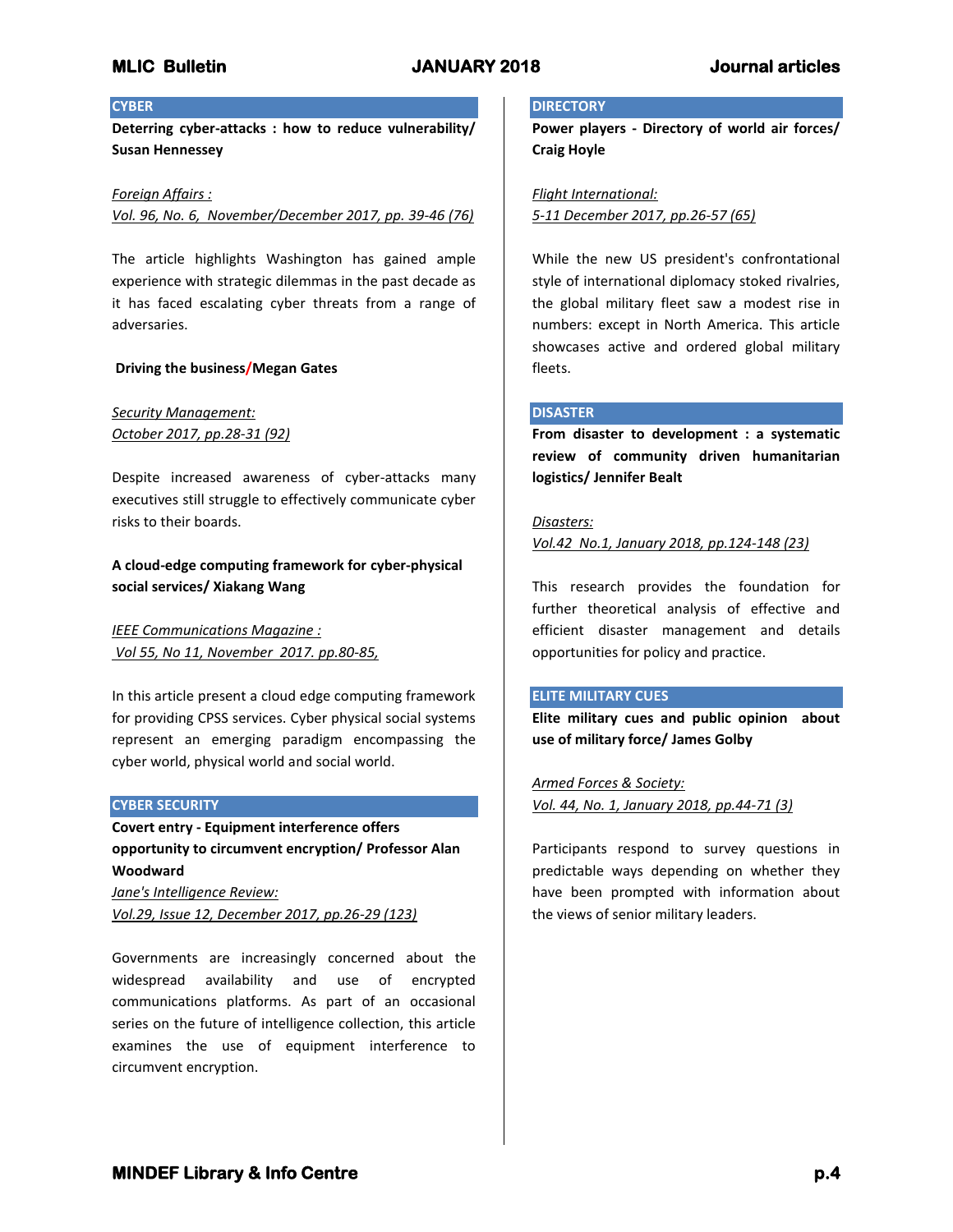## **EUROPE**

**Darkening horizons - people smugglers explore return to Black Sea route/BARZILSKA Petya**

# *Jane's Intelligence Review: Vol.29, Issue 12, December 2017, pp.42-45 pp.30-31 (123)*

People-smuggling routes in the Balkans appear to be shifting and reopening. This article examines the data that suggest Bulgaria and Romania have increased in the European Union's attempts to secure its external borders.

# **Beefing up the Baltics - the Baltic Armed forces/ Nicholas Fiorenza**

# *IHS Jane's Defence Weekly: Vol.54 Issue 44, 01 November 2017, p.18-23 (122)*

This article highlights the Baltic states of Estonia, Latvia and Lithuania are increasing their defence budgets and augmenting their armed forces in response to the Russian threat, but still rely on their NATO allies for vital capabilities.

## **INDIA**

**Indian Air Force (IAF) conducts highway runway exercise/ Rahul Bedi**

*IHS Jane's Defence Weekly: Vol.54 Issue 44, 01 November 2017, p.13 (122)*

The IAF conducted a 'touch and go' exercise over a two hour period involving 14 combat and two transport aircraft on a recently constructed highway in Northern India on 24 October to practise for 'operational contingencies' in times of conflict. "It's an important operational achievement, as highways can be vital during wartime when the air force is denied runways for some reason," said Vice Chief of the IAF.

## **INTERVIEW**

**Interview: Admiral Valter Girardelli, Chief of Naval Staff, Italian Navy/ Guy Toremans**

*IHS Jane's Navy International: Vol.122, Issue 10, December 2017, p.34 (124)*

In this interview with the Italian Navy's chief of naval staff, Admiral Valter Girardelli, we find out how the service reconciles the need to increase its operational tempo with an overstretched fleet.

## **ISIS**

**Nationalist jahiliyyah and the flag of two crusaders or ISIS sovereignty and the owl of minerva/ Simon Mabon**

*Studies in Conflict & Terrorism, Vol.40, No 10,11,12, October, November, December 2017,pp. 966-985 (114)*

The article makes two substantial claims, it offers a stronger conceptual understanding of the rise of ISIS and how it has been able to cultivate support from across the region through the rejection of previous system, second, it suggests that to populate the caliphate the group has sought to develop a sense of asabiyya.

## **JAPAN**

**Rhetorical entrapment and the politics of alliance cooperation : explaining divergent outcomes in Japan and South Korea during the Iraq war/ Seo Hyun Park**

*International Relations: Vol.31 No.4, December 2017, pp.484-510 (33)*

The article argues that leaders' attempts to change the framing of existing security concepts alter the context and cost of alliance cooperation.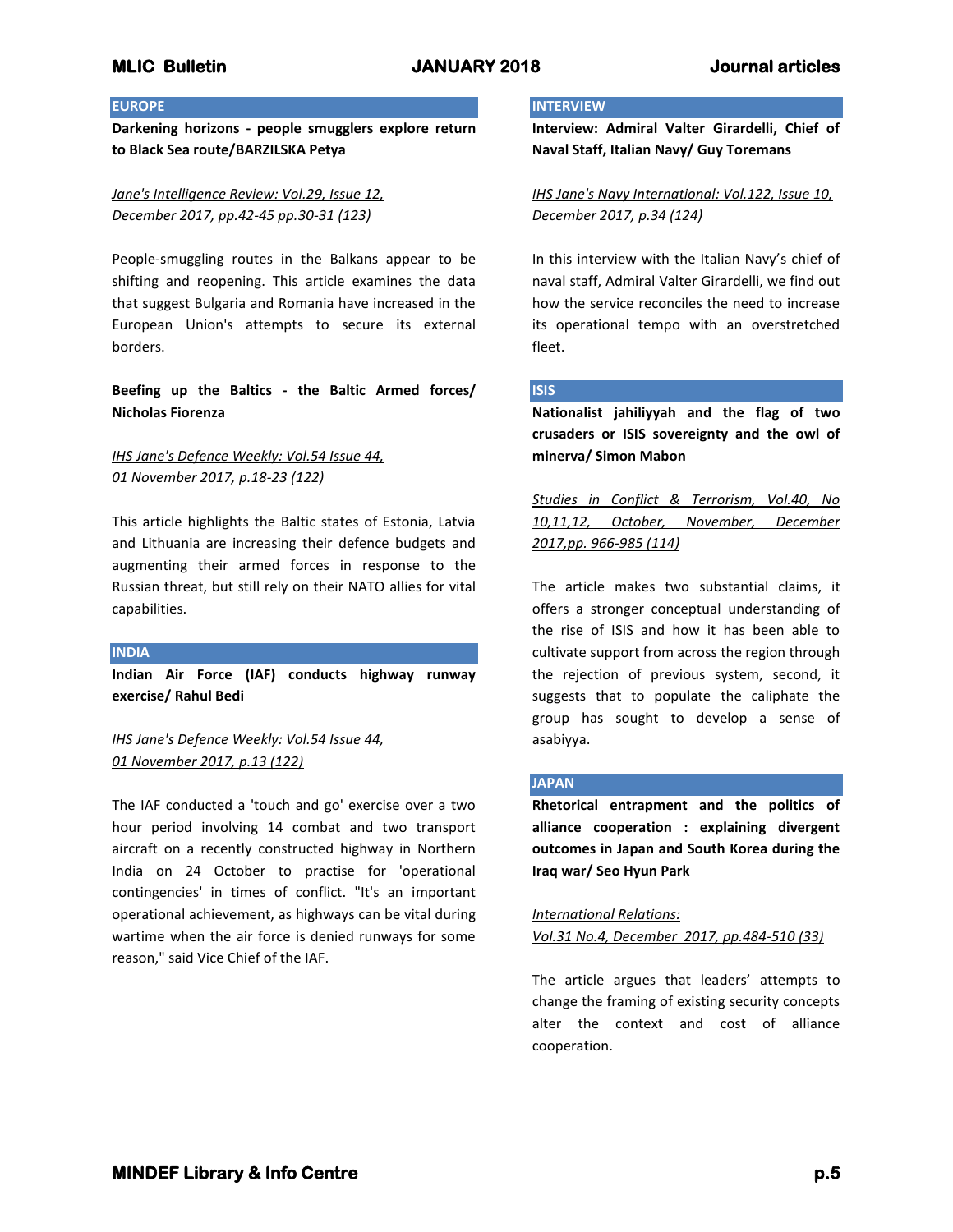## **KOREA**

**The Korean missile crisis / Scott D Sagon**

*Foreign Affairs : Vol. 96, No. 6, November/ December 2017, pp. 72-82(76)*

The article highlights why deterrence is still the best option.

### **LEADERSHIP**

**The essence of leadership : trustworthiness/ Sara VanderClute**

### *Military Review :*

*May - June 2017, pp. 107-110 (81)*

The article highlights on military leadership trustworthiness is valuable not only to the peers and subordinates but also to those whom leaders serve this principle applies to military leaders in particular.

### **MARITIME SECURITY**

**Turbulent waters: maritime security threats test African development/ Dr Lee Willett**

*IHS Jane's Navy International: Vol.122, Issue 10, December 2017, pp.14-20 (124)* 

Sub-Saharan African countries are taking increasing responsibility for their own security, but growing risks at sea are underlining the need to build a maritime security capability quickly. This article looks at the challenges, and co-operation, developing in the delivery of African maritime security.

### **MEDICAL MILITARY AVIATION**

**Cross-sectional analysis of commonly prescribed medications in military aviation/ Lincoln G Ropp**

*Aerospace Medicine and Human Performance: Vol 88, No. 12, December 2017, pp. 1129-1139 (62)*

This research demonstrates the need for education regarding certain medications and their prohibited use during flight.

### **MIDDLE EAST**

**Cautious progress - Iran's missile and spacelaunch ambitions slow/ Nick Hansen**

*Jane's Intelligence Review: Vol.29, Issue 12, December 2017, pp.46-51 (123)*

Iran's new missile test complex appears to be largely complete and operational. Using satellite imagery, this article assesses recent developments in Iran's missile and space-launch capabilities.

**Iraq launches two offensives to secure Syrian border crossings/ Jeremy Binnie**

*IHS Jane's Defence Weekly: Vol.54 Issue 44, 01 November 2017, p.04 (122)*

This article highlights that the Iraqi government forces attacked Kurdish positions on the same day that the final offensive against the Islamic State was announced. The Peshmerga apparently repelled the initial advances.

**Egypt building three new naval bases / Jeremy Binnie**

*HS Jane's Defence Weekly: Vol.54 Issue 44, 01 November 2017, p.14 (122)*

The Egyptian military has revealed that it is building three naval bases, as well as expanding existing ones. The locations of the bases indicate an intention to build up a naval presence closer to Libya and Sudan.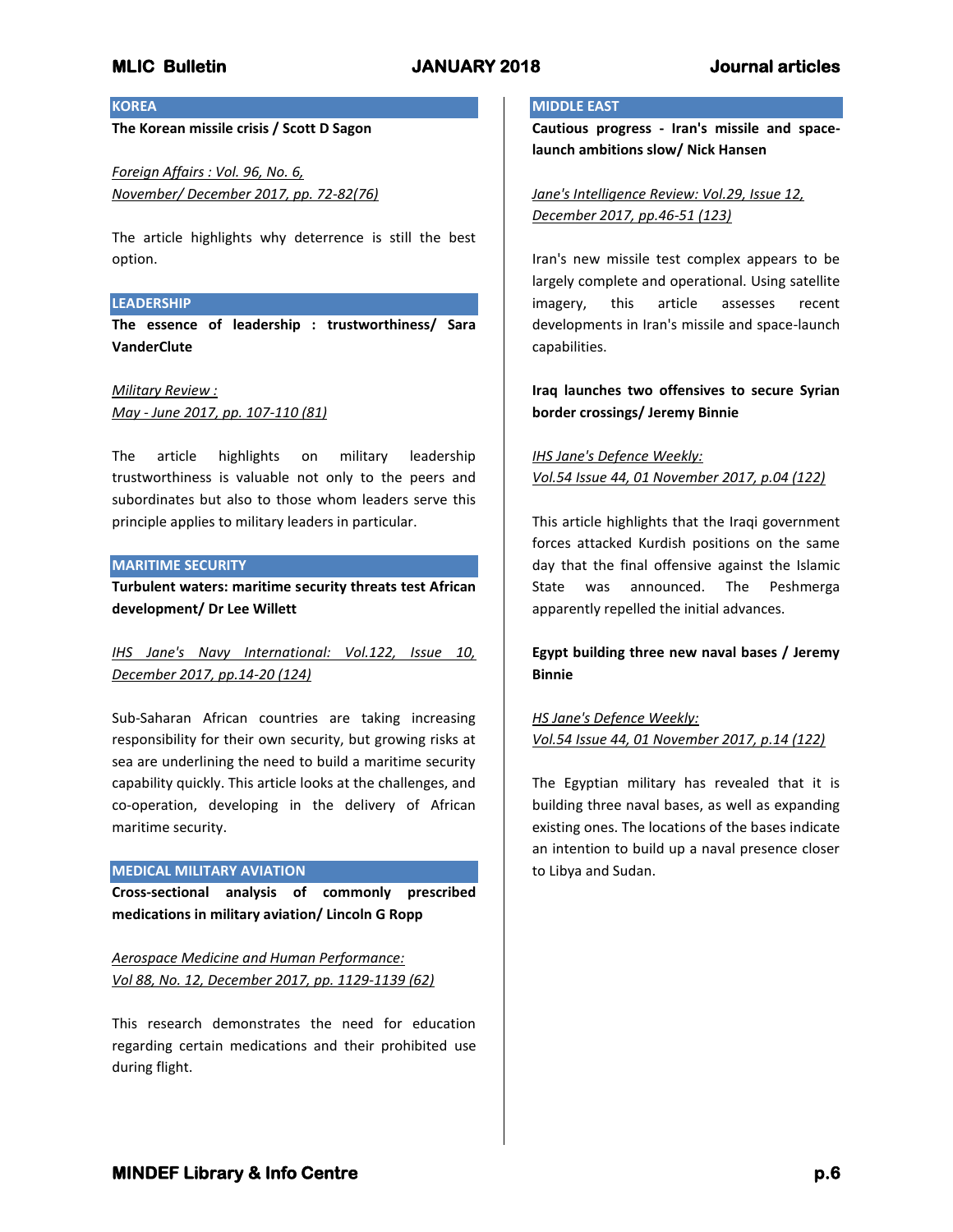# **NAVAL**

**National Audit Office report highlights increase in 'store rob' for UK Royal Navy (RN) fleet/ Richard Scott**

# *IHS Jane's Navy International: Vol.122, Issue 10, December 2017, p.09 (124)*

Spare shortages mean that the RN is increasingly being forced to rob working components from other ships, submarines, and aircraft to repair defective equipment, a report by the government's spending watchdog has found. This article highlights equipment cannibalisation in the RN.

# **Underwater stand-off: Vietnam's submarines and their implications for the region/ Ridzwan Rahmat**

# *IHS Jane's Navy International: Vol.122, Issue 10, December 2017, pp.10-11 (124)*

For much of its existence the People's Army of Vietnam Navy (PAVN) was largely a coastal force but the service has recently completed the induction of six ocean-going submarines within a span of just three years. This article examines how, or if, the programme has tilted strategic balances in the region.

**Quest for combatants: Indonesia mulls options for follow-on to first pair of SIGMA 10514 frigates/ Ridzwan Rahmat**

*IHS Jane's Navy International: Vol.122, Issue 10, December 2017, pp.12-13 (124)*

The Indonesian Navy is acquiring more frigates as part of its fleet recapitalisation and is currently considering a number of options. This article looks at the programme and explains why the operator could eventually end up with frigates from different countries and shipbuilders.

## **NAVAL**

**Strike command: UK prepares for return to carrier group operations/ Richard Scott**

*IHS Jane's Navy International: Vol.122, Issue 10, December 2017, pp.28-31 (124)*

Drawing on the assistance of the US Navy, the UK Royal Navy is working to generate and certify a new Carrier Strike Group Battle Staff. More in this article.

**Ready and lethal: US Navy (USN) seeks to fix the fleet while boosting surface warfare power/ Michael Fabey**

# *IHS Jane's Navy International: Vol.123, Issue 01, January/February 2018, p.10 (124)*

USN surface fleet leaders warned more than three years ago that the service was heading for disaster if it did not address readiness, training, and other shortfalls in seagoing fundamentals. Now, after a spate of accidents, navy secretary Richard Spencer says the USN must address those issues while distributing its lethal force. This article reports on how the service can accomplish that task.

**Common by design: Norway and Germany partner to evolve next-generation Type 212CD submarine/ Richard Scott**

*IHS Jane's Navy International: Vol.123, Issue 01, January/February 2018, pp.12-13 (124)*

The Norwegian government's desire to reap the benefits of a common submarine design has provided the catalyst to a long-term strategic partnership with Germany. More in this article.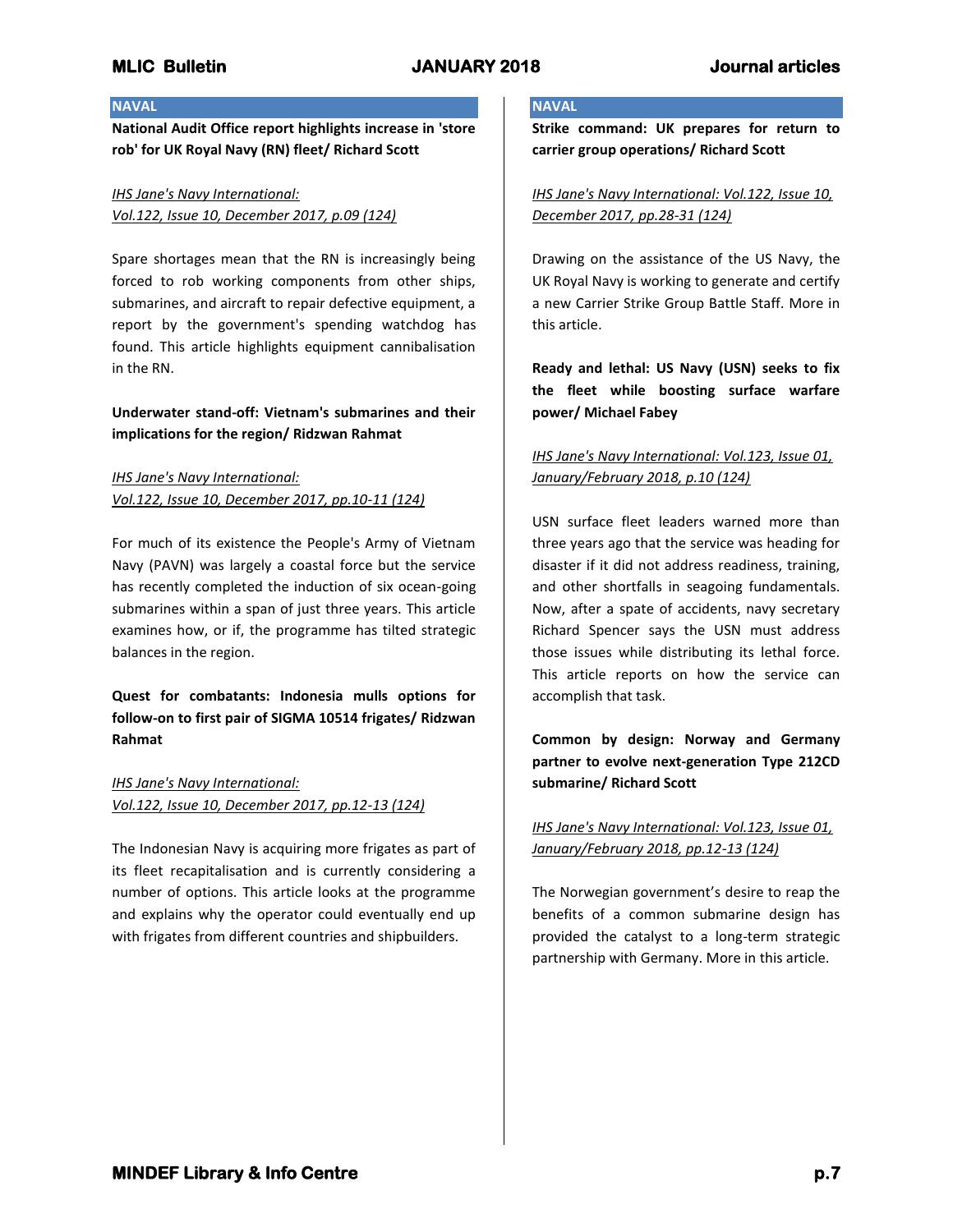## **NAVAL**

**US amphibious ops - Coastal connections: US marines test technology and tactics to secure the shoreline/ Michael Fabey**

*IHS Jane's Navy International: Vol.123, Issue 01, January/February 2018, pp.14-19 (124)*

The US Marine Corps is continuing its push to return to its expeditionary roots, focusing on equipment and systems that get it from ship to shore and inland more quickly and easily while enhancing operations in forward locations. More in this article.

# **Mexican fleet review - Force in transition: Mexican Navy modernises its fleet/ Erwan de Cherisey**

# *IHS Jane's Navy International: Vol.123, Issue 01, January/February 2018, p.20-26 (124)*

The Mexican Navy has transformed itself during the past decade into a modern, capable force, but the service still faces equipment, funding, and personnel issues as it continues to bolster its surface fleet and aircraft inventory. More in this article.

## **NAVY**

**SEA 5000 : fincantieri's U.S. shipbuilding shows the way/ Geoff Slocombe**

*Asia-Pacific Defence Reporter : December 2017 – January 2018, Vol.43, No.10, pp.14-16 (9)*

The United States navy's strategic planning early in 21st century recognised a gap in the composition of their fleet having regard to President Obama's pivot towards Asia and the extensive archipelagic waters particularly near south east Asian countries.

## **NAVY**

**The navy & nation need a maritime strategy/ Paul S Giarra**

*Proceedings US Naval Institute : December 2017, pp.60-65 (86)*

The article highlights new cycle of navy strategic leadership is needed. Maritime strategies are contextual reflecting contemporary perceptions of threat and opportunity in an iterative value proposition that is essential to maintaining an effective navy.

# **Safely piloting navy ships : it's all about training and situational awareness/ Joetey Attariwala**

# *Naval Forces: Vol.XXXVIII, No.VI, 2017, pp.42-45 (41)*

The article highlights a number of systems and sensors available to navies around the world which can provide situational awareness and therefore help prevent accidents. These systems are important aids, however proper training is essential for crews to recognise when error chains are in motion.

## **NORTH KOREA Going ballistic/ Timothy Compston**

*Intersec:* 

*November - December 2017, pp.6-8 (69)*

The article focuses on the soaring global security challenge posed by ballistic missiles.

**Kim Jong Un : North Korea's young dictator takes on the world/ Norman Pearkstine**

*Time: Vol 190, No.25-26, 18 December 2017, pp.74-77 (135)*

Kim has the world's attention. The regime has long encouraged North Koreans to believe the U S will attack at any time recalling the devastation of North Korean war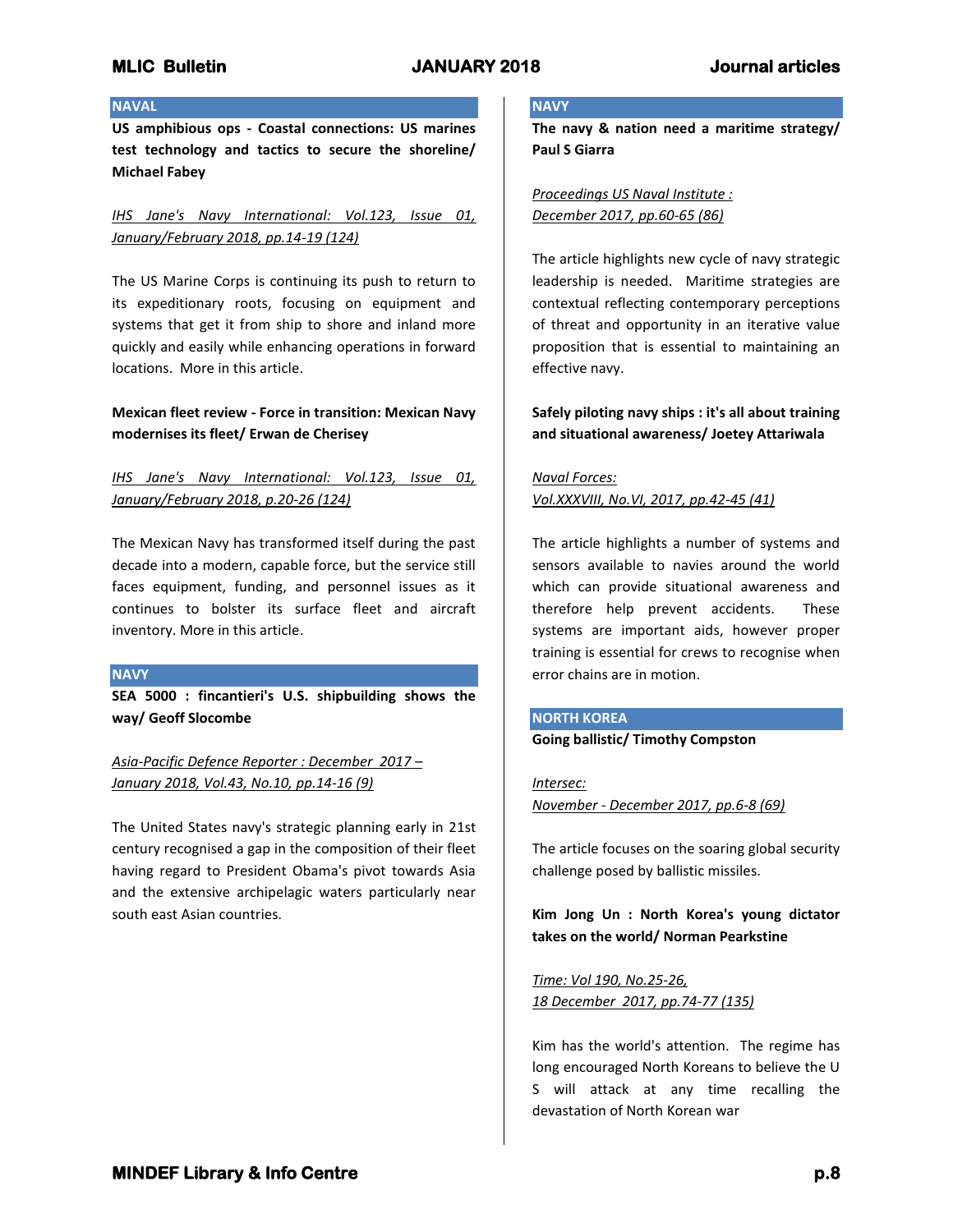# **NORTH KOREA**

**Achieving the impossible/ Paul Sinclair**

*New Zealand International Review: Vol 43 No 1, January-February 2018, pp.7-12 (82)*

The article discusses President Trump's approach to the challenge presented by North Korea

## **PAKISTAN**

**Scenarios, uncivil affairs - Pakistan's political landscape shifts ahead of 2018 election/Asad Ali**

*Jane's Intelligence Review:* 

*Vol.29, Issue 12, December 2017, pp.22-25 (123)*

Pakistan is due to hold a general election by September 2018, with disqualified Prime Minister Nawaz Sharif continuing to feud with the military and judiciary. This article analyses the factors that will shape the country's political and security outlook as the poll approaches.

## **Pakistan's armed forces/ Brian Cloughly**

*Asian Military Review : Vol.25, Issue 8, December 2017 - January 2018 , pp.22-24 (60)*

Pakistan's armed forces will continue to be India centric developing strategy.

## **PHILIPPINES**

**End of Marawi siege but terror threat remains**

*Asia Monitor South East Asia Vol.2 : Vol.29, Issue 1, January 2018, pp.5-6 (49)*

The Philippine government has officially declared an end to Marawi conflict. However the threat of terrorism remains high and therefore maintain short term political risk index score.

## **PHILIPPINES**

**ISIS Amin Baco : tri border emir in Southeast Asia/Jasminder Singh**

*RSIS Commentary: 23 November 2017, No 223 (F31)*

The article highlights on Marawi city. Amin Baco has been designated as the new leader of Southeast Asia's most embattled jihad outfit.

# **POLITICAL ISLAM**

**Political Islam after the Arab spring/ Oliver Roy**

*Foreign Affairs : Vol. 96, No. 6, November/December 2017, pp. 127-132 (76)*

The article highlights between jihad and democracy.

# **RUSSIA**

**Defensive manoeuvres - Zapad exercises underline Russia's domestic security concerns/ Mark Galeotti**

*Jane's Intelligence Review: Vol.29, Issue 12, December 2017, p.32-35 (123)*

Russia's Zapad 2017 military exercise was both a military exercise and a political operation, reflecting Moscow's concerns and the image that it wants to present externally. This article assesses the political impacts and implications of Zapad and the accompanying manoeuvres.

**Latest meeting between NATO and Russia augurs no improvement in relations/ Brooks Tigner**

*IHS Jane's Defence Weekly: Vol.54 Issue 44, 01 November 2017, p.06 (122)*

This article highlights NATO's differences with Russia were considerable at the latest meeting of the NATO-Russia council. The two sides clashed over Russia's 'Zapad 2017' manoeuvres as well as Ukraine and Afghanistan.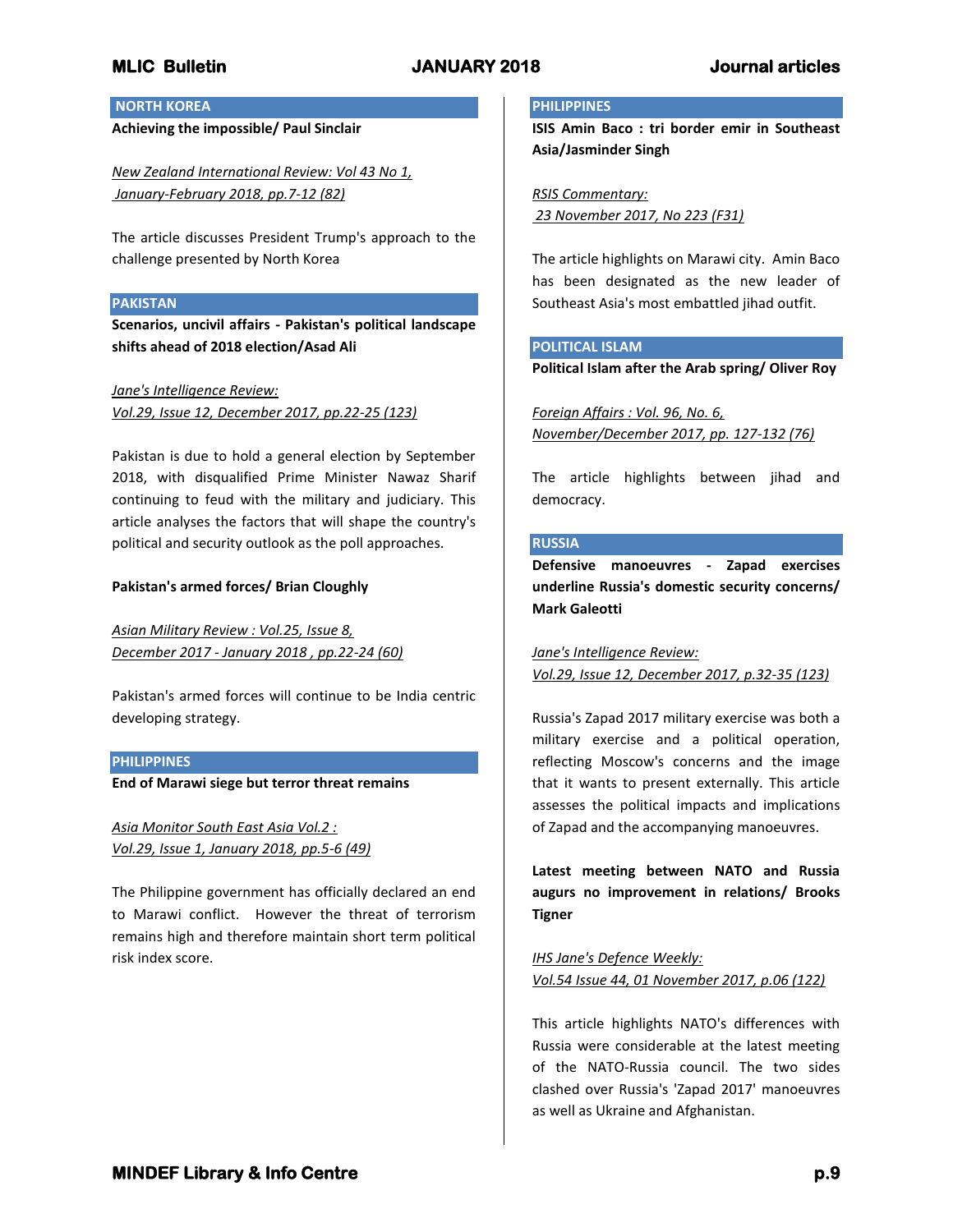**RUSSIA**

## **Go west - Zapad 2017/ Konrad Muzyka**

*IHS Jane's Defence Weekly: Vol.54 Issue 44, 01 November 2017, p.24-31 (122)*

Russia conducted its quadrennial operational-strategic exercise, 'Zapad', together with Belarus between 14 and 20 September. This article reports on this latest iteration of the exercise and what it reveals about current Russian military thinking.

### **SINGAPORE**

**Threats and civil -military relations : explaining Singapore's 'trickle down' military innovation/ Evan A Laksmana**

*Defence & Security Analysis : Vol.33, Issue 4. 2017, pp.347-365 (94)*

This article argues evolutionary peacetime military innovation is more likely to occur in a state with a unified civil-military relation and whose military faces a high level diverse set of threats.

**The role of the Singapore armed forces in forging national values image and identity/ Fred Wel Shi Tan**

*Military Review : March- April 2017, pp. 8-16 (81)*

Role for the SAF is widely recognized and is echoed in Singaporean popular culture with national service. The SAF has identified the need to sustain Singaporeans commitment to defense as a key strategies objective.

### **SOUTH CHINA SEA**

**The south China Sea and the building of a national maritime culture/ Alessandro Uras**

*Asian Survey: Vol.57 No.6, November-December 2017, pp.1008-1031 (12)*

This article examines how this patriotic, propaganda and the consequent creation of a maritime heritage have enable Beijing to manage the issue at its own pace and with strong popular support.

### **SOUTH KOREA**

**Fighting posture/ Atul Chandra**

*Asian Defence Technology : Vol.24, October 2017, pp.12-16 (130)*

South Korea is building capability to counter North Korea's investments in asymmetric warfare capabilities

**Bullish market/ Arun Sivasankaran**

*Asian Defence Technology : Vol.24, October 2017, pp.28-30 (130)*

The article highlights South Korea spent more US\$2 billion on American arms in 2016 is poised to buy more weapons from United States.

## **SOUTHEAST ASIAN**

**Throttling ahead/ Jay Menon**

*Asian Defence Technology : Vol.24, October 2017, pp.6-11 (130)*

The article highlights Southeast Asian countries have become about the changes in the region's geopolitical landscape has been reflected in the scope and speed of their military modernisation efforts particularly of their naval and air forces.

**Trump and Southeast Asia : Portents of transactional diplomacy/ Alan Chong**

*RSIS Commentary: 2 November 2017, No 207 (F31)*

In the Southeast Asian strategic mentality diplomatic relationships are always viewed in the long term. The United States with or without President Trump in the white house is a naturalised political, economic and military presence in the region.

# **MINDEF Library & Info Centre** *p***.10 <b>p.10 p.10**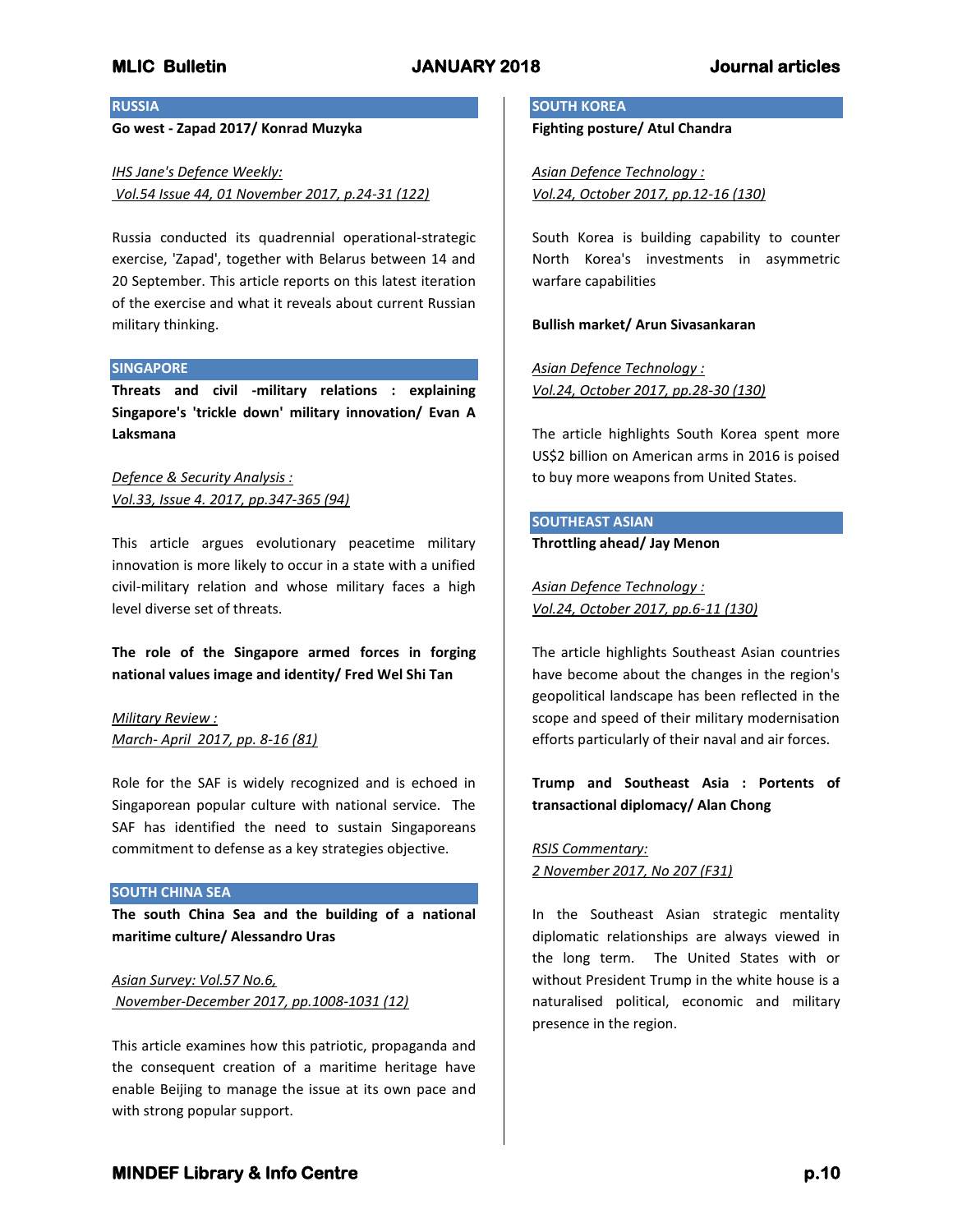### **SYRIA**

**Taking stock - Syrian army prepares for post-conflict challenges/ Tim Ripley**

*Jane's Intelligence Review: Vol.29, Issue 12, December 2017, pp.36-41 (123)*

Syria's six-year-old civil war is nearing its endgame as the forces of Damascus government contain its opponents. This article assesses the current capabilities, structure and organisation of the Syrian Arab Army and considers how it will adapt to the post-civil-war environment.

### **TERRORISM**

**Terrorism & Insurgency, Data Digest, JTIC Global Attack Index - September 2017**

*Jane's Intelligence Review: Vol.29, Issue 12, December 2017, pp.14-15 (123)*

Jane's Terrorism and Insurgency Centre presents its Global Attack Index, a monthly summary of worldwide attacks by non-state armed groups, collected from open sources.

**Terrorism & Insurgency, Militant web watch, Monitoring militant activity online - October to November 2017**

*Jane's Intelligence Review: Vol.29, Issue 12, December 2017, pp.16-17 (123)*

Jane's examine online activity by militant groups during October - November, as activists and supporters reacted to international events. Excerpts are sourced from a range of social media platforms.

### **TERRORISM**

**Overground resistance - Resilience gains ground in counter-terrorism strategies/ Antonio Sampaio**

*Jane's Intelligence Review: Vol.29, Issue 12, December 2017, pp.18-21 (123)*

The ill-defined concept of 'resilience' is gaining currency as national- and city-level planners seek to improve urban preparedness against catastrophes. This article examines how urban planning initiatives to 'design in' counterterrorism are expanding around the world.

## **UNITED STATES**

**US sanctions Tatmadaw over atrocities committed against Rohingya minority/ Anthony Davis**

*IHS Jane's Defence Weekly: Vol.54 Issue 44, 01 November 2017, p.13 (122)*

US demands for accountability and the imposition of sanctions targeted on the Myanmar military. Washington has already dropped travel waivers on serving and former officials of the military (Tatmadaw), effectively banning them from visits to the US. These personnels would also be ineligible to take part in any US assistance programmes and invitations for US-sponsored events had been rescinded.